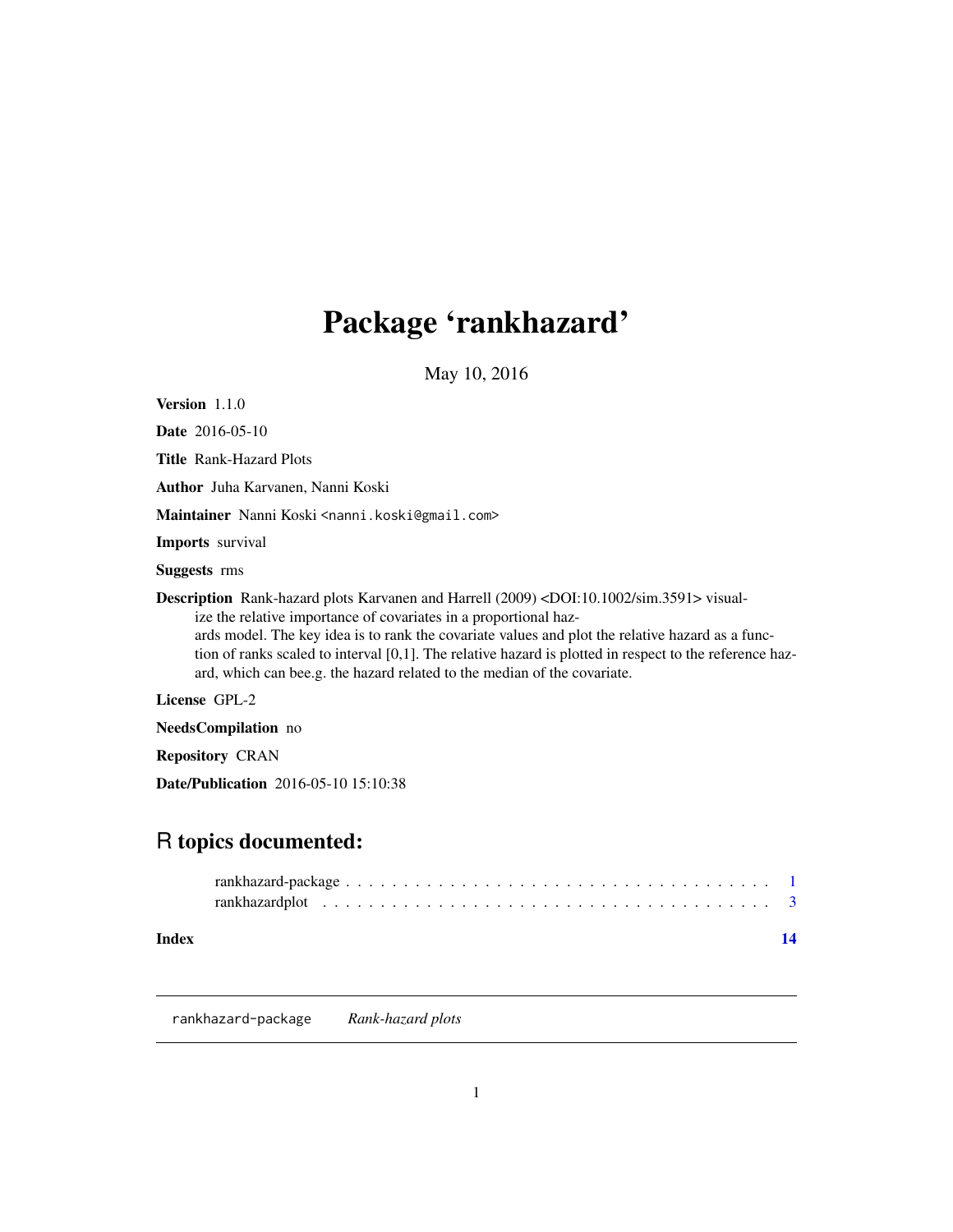## <span id="page-1-0"></span>Description

Rank-hazard plots visualize the relative importance of covariates in a proportional hazards model. The key idea is to rank the covariate values and plot the relative hazard as a function of ranks scaled to interval [0,1]. The relative hazard is the hazard plotted in respect to the reference hazard, which can be e.g. the hazard related to the median of the covariate. Transformation to scaled ranks allows plotting of covariates measured in different units in the same graph, which helps in the interpretation of the epidemiological relevance of the covariates. Rank-hazard plots show the difference of hazards between the extremes of the covariate values present in the data and can be used as a tool to check if the proportional hazards assumption leads to reasonable estimates for individuals with extreme covariate values. Alternative covariate definitions or different transformations applied to covariates can be also compared using rank-hazard plots.

## Details

| Package:  | rankhazard |
|-----------|------------|
| Type:     | Package    |
| Version:  | 1.1.0      |
| Date:     | 2016-05-10 |
| License:  | GPL2       |
| LazyLoad: | yes        |

The function rankhazardplot receives a [coxph](#page-0-1) (package survival) object or a cph (package rms) object as an argument and creates a rank-hazard plot of the covariates. The reference points for the relative hazards and legend texts can be provided as optional arguments. Plotting parameters such as, lwd, lty, col and pch are passed to the plotting commands.

## Author(s)

Juha Karvanen <juha.karvanen@iki.fi> , Nanni Koski <nanni.koski@gmail.com>

## References

Karvanen J., Harrell F. E., Jr. 2009 Visualizing covariates in proportional hazards model. *Statistics in Medicine*, 28, 1957–1966.

## Examples

```
library(survival)
model \leq coxph(Surv(time,status) \sim age + sex + ph.karno, data = cancer, x=TRUE)
rankhazardplot(model, data=cancer)
library(rms)
model2 <- cph(Surv(time,status) ~ age + sex + ph.karno, data = cancer, x=TRUE)
dd <- datadist(cancer)
options(datadist="dd")
rankhazardplot(model2, data=cancer)
```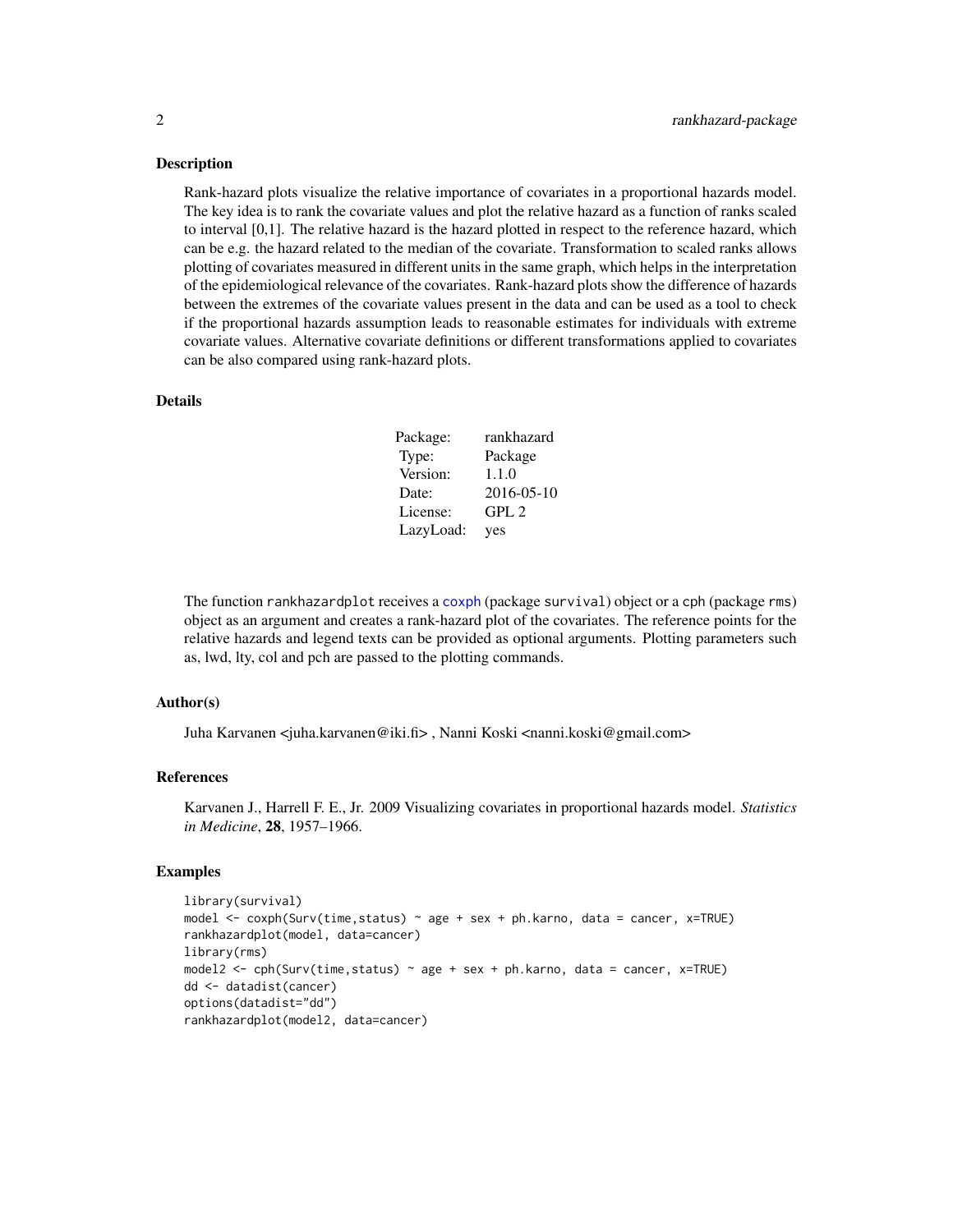<span id="page-2-0"></span>

#### Description

Creates a rank-hazard plot. Plots the relative hazards (or the logarithm of the relative hazards) for each covariate of a Cox proportional hazards model fitted by [coxph](#page-0-1) or cph.

### Usage

```
rankhazardplot(...)
## S3 method for class 'coxph'
rankhazardplot(coxphobj, data, select = NULL, refpoints = NULL,
  CI\_level = 0.95, x_CI = NULL, draw.confint = FALSE,
  legendtext = NULL, axistext = NULL, legendlocation = "top",
  axistextposition = -0.1, reftick = TRUE, refline = FALSE,
  col.refline = 1, lwd.refline = 1, lty.refline = 2,
  ylab = NULL, ylim = NULL, yticks = NULL, yvalues = NULL,
  xtext =TRUE, plottype = "hazard", axes = TRUE, na.rm = TRUE,
  draw = TRUE, return = FALSE, col = NULL, lwd = 1, lty = 1,
  pch = NULL, cex = 1, bg = "transparent", pt.lwd = 1,
  col.CI = col, lty.CI = lty +1, lwd.CI = lwd, add = FALSE,graphsbefore = 0, args.legend = NULL, ...)
## S3 method for class 'cph'
rankhazardplot(cphobj, data, select = NULL, refpoints = NULL,
  CI\_level = 0.95, x_CI = NULL, draw.confint = FALSE,
  legendtext = NULL, axistext = NULL, legendlocation = "top",
  axistextposition = -0.1, reftick = TRUE, refline = FALSE,
  col.refline = 1, lwd.refline = 1, lty.refline = 2,
  ylab = NULL, ylim = NULL, yticks = NULL, yvalues = NULL,
  xtext =TRUE, plottype = "hazard", axes = TRUE, na.rm = TRUE,
  draw = TRUE, return = FALSE, col = NULL, 1wd = 1, 1ty = 1,
  pch = NULL, cex = 1, bg = "transparent", pt.lwd = 1,
  col.CI = col, lty.CI = lty +1, lwd.CI = lwd, add = FALSE,
  graphsbefore = 0, args.legend = NULL, ...)
## Default S3 method:
rankhazardplot(x, coefs = NULL, xp = NULL, refvalues = NULL,refpoints = NULL, confinterval = NULL, select = 1,legendtext = NULL, axistext = NULL, legendlocation = "top",
   axistext position = -0.1, reftick = TRUE, refline = FALSE,
   col.refline = 1, lwd.refline = 1, lty.refline = 2,
   ylab = NULL, ylim = NULL, yticks = NULL, yvalues = NULL,
   xtext =TRUE, plottype = "hazard",axes = TRUE, na.rm = TRUE,
   col = NULL, 1wd = 1, 1ty = 1, pch = NULL, cex = 1,
```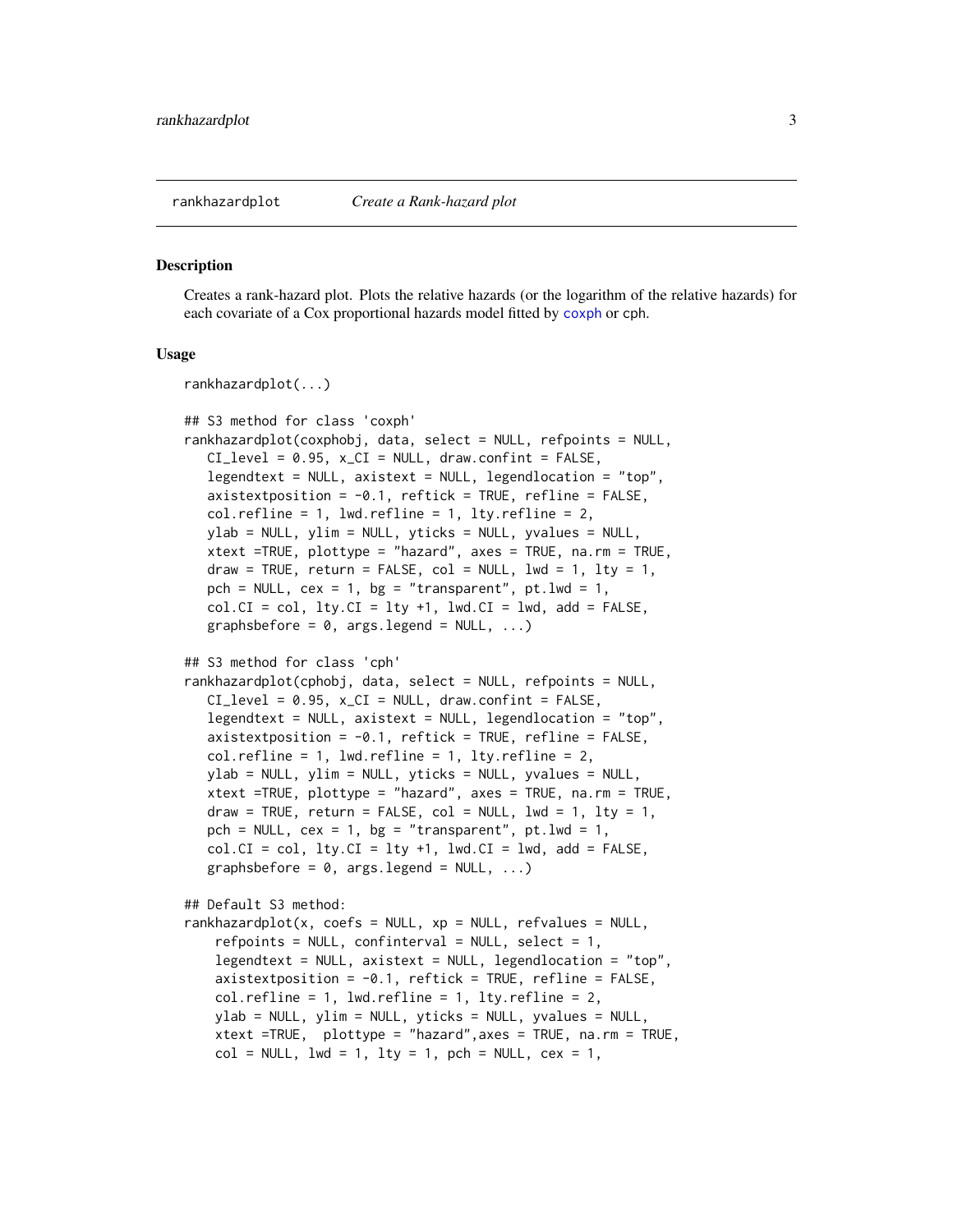```
bg = "transport", pt.lwd = 1, draw.configont = NULL,col.CI = col, lty.CI = lty +1, lwd.CI = lwd, add = FALSE,graphsbefore = 0, args.legend = NULL, ...)
```
## Arguments

| coxphobj  | An object of class coxph created by function coxph from the package survival.<br>The object should have been created with $x = TRUE$ . Otherwise $x$ <sub>-CI</sub> must be<br>given.                                                                                                                                                                                                                                                                                                                                                                                                                                                                                                                                                                                                                                                                                                                                                                                                          |
|-----------|------------------------------------------------------------------------------------------------------------------------------------------------------------------------------------------------------------------------------------------------------------------------------------------------------------------------------------------------------------------------------------------------------------------------------------------------------------------------------------------------------------------------------------------------------------------------------------------------------------------------------------------------------------------------------------------------------------------------------------------------------------------------------------------------------------------------------------------------------------------------------------------------------------------------------------------------------------------------------------------------|
| cphobj    | An object of class cph created by function cph from the package rms. The object<br>should have been created with the option $x = TRUE$ . Otherwise $x$ <sub>-CI</sub> must be<br>given.                                                                                                                                                                                                                                                                                                                                                                                                                                                                                                                                                                                                                                                                                                                                                                                                        |
| data      | A data frame that contains the covariates in the model. It can be the data used<br>in fitting the Cox proportional hazards model or new data. It can contain more<br>covariates than there are in the model. Used with the argument coxphobj or<br>cphobj.                                                                                                                                                                                                                                                                                                                                                                                                                                                                                                                                                                                                                                                                                                                                     |
| select    | A vector with the order numbers of the covariates to be plotted. The order num-<br>bers are defined by the order of the covariates in the model. It can be used with<br>the argument coxphobj, cphobj or confinterval. When used with coxphobj<br>or cphobj the default is NULL and all covariates in the model are plotted. With<br>confinterval the default is the first covariate.                                                                                                                                                                                                                                                                                                                                                                                                                                                                                                                                                                                                          |
| X         | A data frame that contains the covariates to be plotted with one column for each<br>covariate. Used with the argument xp or coefs. When used with xp, x defines<br>the values to be printed on the x-axis. When used with coefs, x the predictions<br>are computed as a product of coefs and x. The dimensions of x and xp must be<br>the same. The number of covariates given in x and the length of the coefs must<br>be the same. If $return = TRUE \times is returned in the list. See section Value.$                                                                                                                                                                                                                                                                                                                                                                                                                                                                                     |
| xp        | A data frame that contains the predictions ("terms") for the covariates to be<br>plotted. The order of the covariates must be the same as in x. If return = TRUE<br>xp is returned in the list. See section Value.                                                                                                                                                                                                                                                                                                                                                                                                                                                                                                                                                                                                                                                                                                                                                                             |
| coefs     | A vector of Cox regression coefficients for the covariates to be plotted. The<br>order of the covariates must be the same as in x.                                                                                                                                                                                                                                                                                                                                                                                                                                                                                                                                                                                                                                                                                                                                                                                                                                                             |
| refpoints | A vector of reference points given in the same order as the covariates in the<br>model. A reference point is the value of the covariate where the reference haz-<br>ard is calculated to compute the relative hazards as a quotient of the hazard and<br>the reference hazard. Consequently, at the reference point the value of the rel-<br>ative hazard is 1 (and the value of the logarithm of the relative hazard is 0). If<br>the select argument is in use the reference points are given for the selected<br>covariates only and in the same order as the selection made. If NULL, the me-<br>dians of each covariate are used as reference points. With factors the default is<br>the reference level of the factor. If the reference point for the selected covariate<br>is NA, the default is used. When plotting the confidence intervals the reference<br>point for factors can be changed only by using a model that has been fitted with<br>a data that has a re-leveled factor. |
| refvalues | A vector of reference values. A reference value of a covariate is the predicted<br>value ("terms") at the reference point (see refpoints). Used and needed only                                                                                                                                                                                                                                                                                                                                                                                                                                                                                                                                                                                                                                                                                                                                                                                                                                |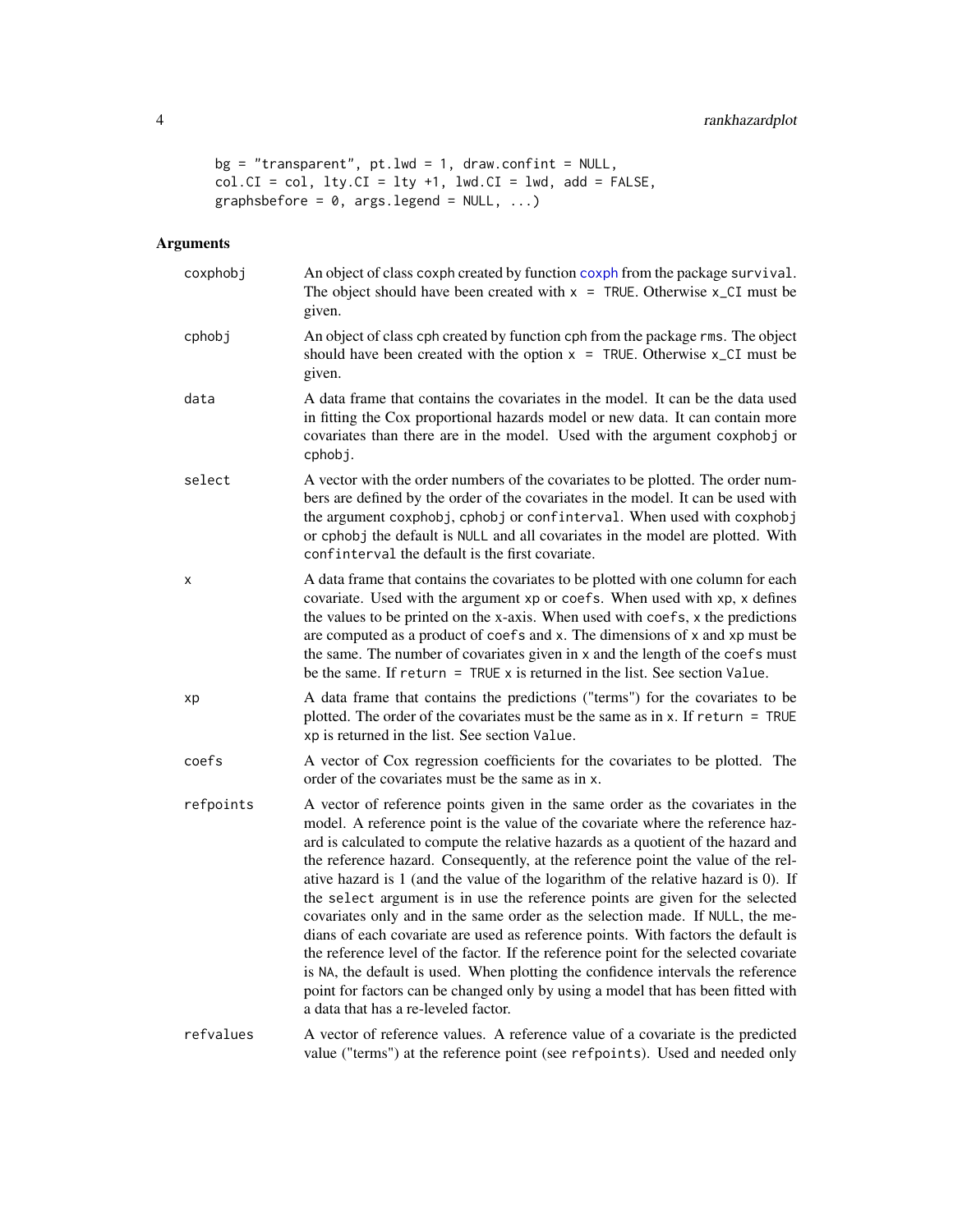<span id="page-4-0"></span>

|                  | with the argument xp. Otherwise calculated by the rankhazardplot function<br>with the values of the refpoints. If return $=$ TRUE refvalues is returned in<br>the list. See section Value.                                                                                                                                                                                                                     |
|------------------|----------------------------------------------------------------------------------------------------------------------------------------------------------------------------------------------------------------------------------------------------------------------------------------------------------------------------------------------------------------------------------------------------------------|
| confinterval     | A list that contains all information to plot confidence intervals. If given to the<br>rankhazardplot.default function the confidence intervals are always plotted.<br>If return = TRUE confinterval is returned in the list. See section Value.                                                                                                                                                                |
| draw.confint     | If TRUE the confidence intervals are plotted. Can be used with coxphobj or<br>cphobj. By default FALSE.                                                                                                                                                                                                                                                                                                        |
| CI_level         | A number between 0 and 1 that defines the level of the confidence interval for<br>(the logarithm of) the relative hazard. By default 0.95.                                                                                                                                                                                                                                                                     |
| $x_CI$           | A data frame of the covariate data. Needed if the coxphobj\$x or cphobj\$x<br>does not exist. The number and the order of the columns must be same as<br>as.data.frame(coxphobj\$x) or as.data.frame(cphobj\$x).                                                                                                                                                                                               |
| col.CI           | Defines the colour of the graph of confidence intervals. By default the same as<br>colour of the relative hazard. See documentation for par.                                                                                                                                                                                                                                                                   |
| lty.CI           | Defines the type of the graph of confidence intervals. By default 1ty + 1. See<br>documentation for par.                                                                                                                                                                                                                                                                                                       |
| lwd.CI           | Defines the width of the graph of confidence intervals. By default the same as<br>width of the relative hazard. See documentation for par.                                                                                                                                                                                                                                                                     |
| legendtext       | A vector of covariate names for the legend box and the summary. If NULL and<br>axistext = NULL, the names are from the columns of xp, coefs, attr (coxphobj\$terms, "term. labels<br>or attr(cphobj\$terms, "term.labels"). If NULL, axistext is used if it is<br>given. If the select argument is in use the names are given for the selected<br>covariates only and in the same order as the selection made. |
|                  | legendlocation A keyword that determines the location where the legend box is printed. By<br>default "top". See Details in the documentation for legend. If NULL, the legend<br>box is not printed and it can be added by function legend.                                                                                                                                                                     |
| args.legend      | A list of additional arguments to be passed to legend. Names of the list are<br>used as argument names. These values are used when the legend is drawn. For<br>example if legend and x are specified in this list, those will replace the values<br>of legendtext and legendlocation respectively.                                                                                                             |
| axistext         | A vector of covariate names and units for the x-axis. If NULL and legendtext = NULL,<br>the names are from the columns of x or the same as in the data. If NULL,<br>legendtext is used if it is given. If the select argument is in use the names<br>are given for the selected covariates only and in the same order as the selection<br>made.                                                                |
| axistextposition |                                                                                                                                                                                                                                                                                                                                                                                                                |
|                  | A number that defines the x-coordinate where the axis texts are placed. Adjust-<br>ment is right alignment. By default -0.1. The bigger the size of the plot is, the<br>closer to zero the value can be. The maximum is 0.                                                                                                                                                                                     |
| xtext            | By default TRUE and the labels and the quartiles of the covariates are printed on<br>the x-axis. If the text on the x-axis should be altered in some way (e.g. font<br>or cex) the printing of the labels must be prevented by giving $xtext{ text} = FALSE$ .<br>After that the labels can be added by mtext                                                                                                  |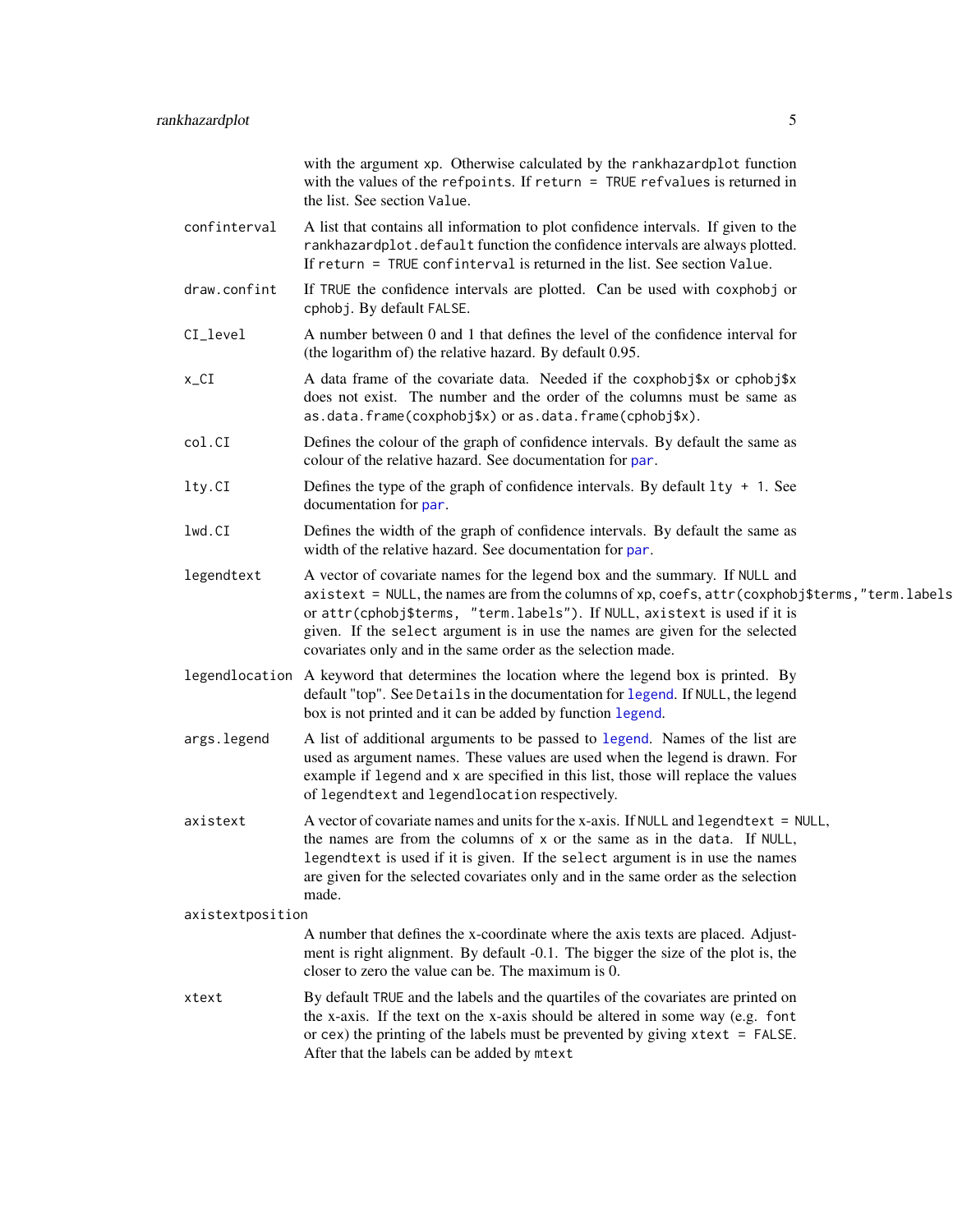<span id="page-5-0"></span>

| plottype    | A string that defines the scale for the y-axis. Either "hazard" for the relative<br>hazard with log-scale or "loghazard" for the logarithm of the relative hazard<br>with linear scale.                                                                                                                                                      |
|-------------|----------------------------------------------------------------------------------------------------------------------------------------------------------------------------------------------------------------------------------------------------------------------------------------------------------------------------------------------|
| ylab        | A string that defines the label of the y-axis. When plottype = "hazard" the<br>default is "relative hazard". When plottype = "loghazard" the default is the<br>"logarithm of the relative hazard". See documentation for plot.                                                                                                               |
| ylim        | A numerical vector that defines the range of the y-axis. By default the range is<br>the minimum and the maximum of (the logarithm of) the relative hazards. See<br>documentation for plot.window.                                                                                                                                            |
| yticks      | A vector that determines the places for the ticks that are plotted to the y-axis.<br>When $plottype = "hazard"$ it is recommended that evenly calculated ticks<br>are used before and after the reference e.g. $c$ (seq(0.5, 1, by=0.1),2:7),<br>due to the logarithmic scale of the y-axis. If NULL the ticks are computed using<br>pretty. |
| yvalues     | A vector that determines which values are printed on the y-axis. If NULL the<br>values of the yticks are used. It is recommended that 1 is in the yvalues if the<br>plottype = "hazard" and $0$ if the plottype = "loghazard". In addition to<br>this the yvalues should be a subset of yticks.                                              |
| axes        | By default TRUE and the axes are plotted. If FALSE axes are not plotted. NOTE<br>when adding the axes yourself: On the rank-hazard plot the x-axis is from 0 to<br>1 and the places for quartiles are 0.25, 0.5 and 0.75.                                                                                                                    |
| na.rm       | By default TRUE and only complete cases are plotted. Complete cases are cases<br>that have information on all covariates that are used in fitting the model. If FALSE<br>all available cases for each variable are plotted.                                                                                                                  |
| reftick     | By default TRUE and the reference tick is emboldened. For the relative hazard<br>the tick is at 1 and for the logarithm of the relative hazard at 0.                                                                                                                                                                                         |
| refline     | If TRUE the reference line is drawn. The line is horizontal at the same place as<br>the reference tick (see reftick). By default FALSE.                                                                                                                                                                                                      |
| col.refline | Defines the colour of the reference line, if $refline = TRUE$ . By default 1. See<br>documentation for par.                                                                                                                                                                                                                                  |
| lwd.refline | Defines the width of the reference line, if refline = TRUE. By default 1. See<br>documentation for par.                                                                                                                                                                                                                                      |
| lty.refline | Defines the type of the reference line, if refline = TRUE. By default 2. See<br>documentation for par.                                                                                                                                                                                                                                       |
| col         | A vector that defines the colours of the lines and the points. If the vector is<br>shorter than the number of the covariates to be plotted, the values are repeated.<br>See documentation for par.                                                                                                                                           |
| lwd         | A vector that defines the widths of the lines. If the vector is shorter than the num-<br>ber of the covariates to be plotted, the values are repeated. See documentation<br>for par.                                                                                                                                                         |
| lty         | A vector that defines the types of the lines. If the vector is shorter than the num-<br>ber of the covariates to be plotted, the values are repeated. See documentation<br>for par.                                                                                                                                                          |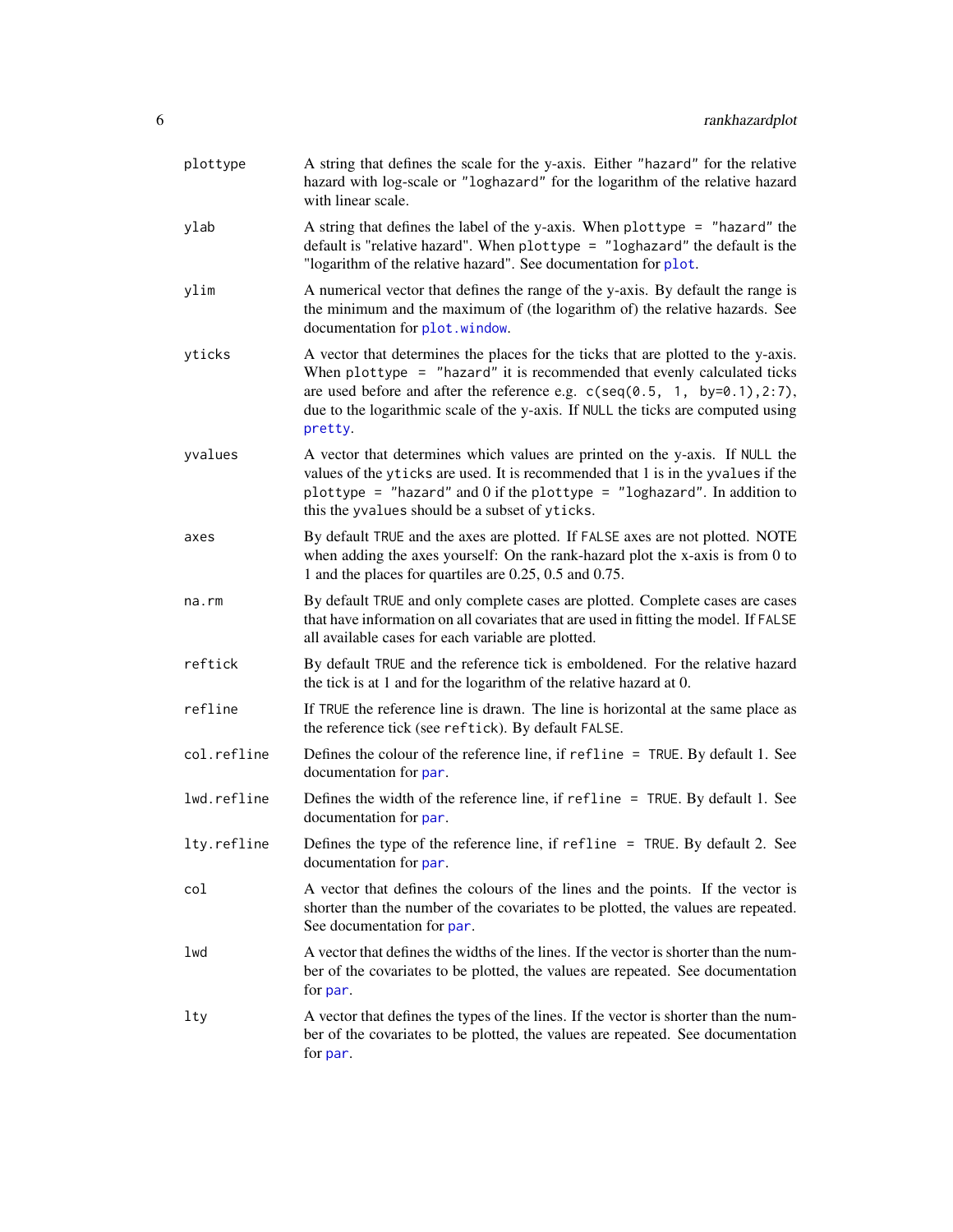<span id="page-6-0"></span>

| pch          | A vector that defines the characters of the points. If the vector is shorter than the<br>number of the covariates to be plotted, the values are repeated. If the value is NA<br>the points are not plotted. See documentation for points.                              |
|--------------|------------------------------------------------------------------------------------------------------------------------------------------------------------------------------------------------------------------------------------------------------------------------|
| bg           | A vector that defines the fill colour of the point. Available only for point char-<br>acters 21:25. If the vector is shorter than the number of the covariates to be<br>plotted, the values are repeated. By default "transparent". See documenta-<br>tion for points. |
| pt.lwd       | A vector that defines the line width for the drawing symbols. If the vector is<br>shorter than the number of the covariates to be plotted, the values are repeated.<br>See documentation for 1wd in points.                                                            |
| cex          | A vector that defines the size of the points. If the vector is shorter than the<br>number of covariates to be plotted, the values are repeated. See documentation<br>for plot.default.                                                                                 |
| draw         | By default TRUE and a rank-hazard plot and a summary are printed. If FALSE, no<br>output is provided unless return = $TRUE$ .                                                                                                                                          |
| return       | By default FALSE and Value is not returned. Used with the argument coxphobj<br>or cphobj. If TRUE, x, xp, refvalues and confinterval are returned as a list.<br>See section Value.                                                                                     |
| add          | By default FALSE and a new plot is created. If TRUE graphs are added to the<br>previous plot. In that case the amount of graphs already plotted must be specified<br>by the argument graphsbefore.                                                                     |
| graphsbefore | A number that specifies how many graphs have already been drawn on the plot.<br>If $add = FALSE$ , the default is 0.                                                                                                                                                   |
| .            | Other arguments to be passed to matplot and matlines commands. For exam-<br>ple main. Arguments that are already in use are x, y, type, log, xlim, xlab,<br>xaxt and yaxt and using them will result in an error.                                                      |

## Details

The function rankhazardplot receives a [coxph](#page-0-1) (package survival) object or a cph (package rms) object as an argument and creates a rank-hazard plot of the covariates. The reference points for the relative hazards and legend texts can be provided as optional arguments. Plotting parameters such as, lwd, lty, col and pch are passed to the plotting commands.

Rank-hazard plots visualize the relative importance of covariates in a proportional hazards model. The key idea is to rank the covariate values and plot the relative hazard as a function of ranks scaled to interval [0,1]. The relative hazard is the hazard plotted in respect to the reference hazard, which can be e.g. the hazard related to the median of the covariate.

The labels on the x-axis show the minimum, the quartiles and the maximum of each covariate. These are real observations. If the quantile would be determined by a mean of two observations, the smaller value is choosed to be the quantile. However, if the number of the obervations is even, the default reference point is not necessarily a real observation as it is calculated as a mean of two middle observations. Hence, the median shown on the x-axis and the reference point can differ even when the default is used.

Predictions are computed by [predict.coxph](#page-0-1), when the function is called with the argument coxphob j and by predict.rms, when the function is called with the argument cphobj. Consequently, relative hazards are available for models that are supported by [predict.coxph](#page-0-1) or predict.rms. For example the [pspline](#page-0-1) transforms are supported by [predict.coxph](#page-0-1) but not by predict.rms.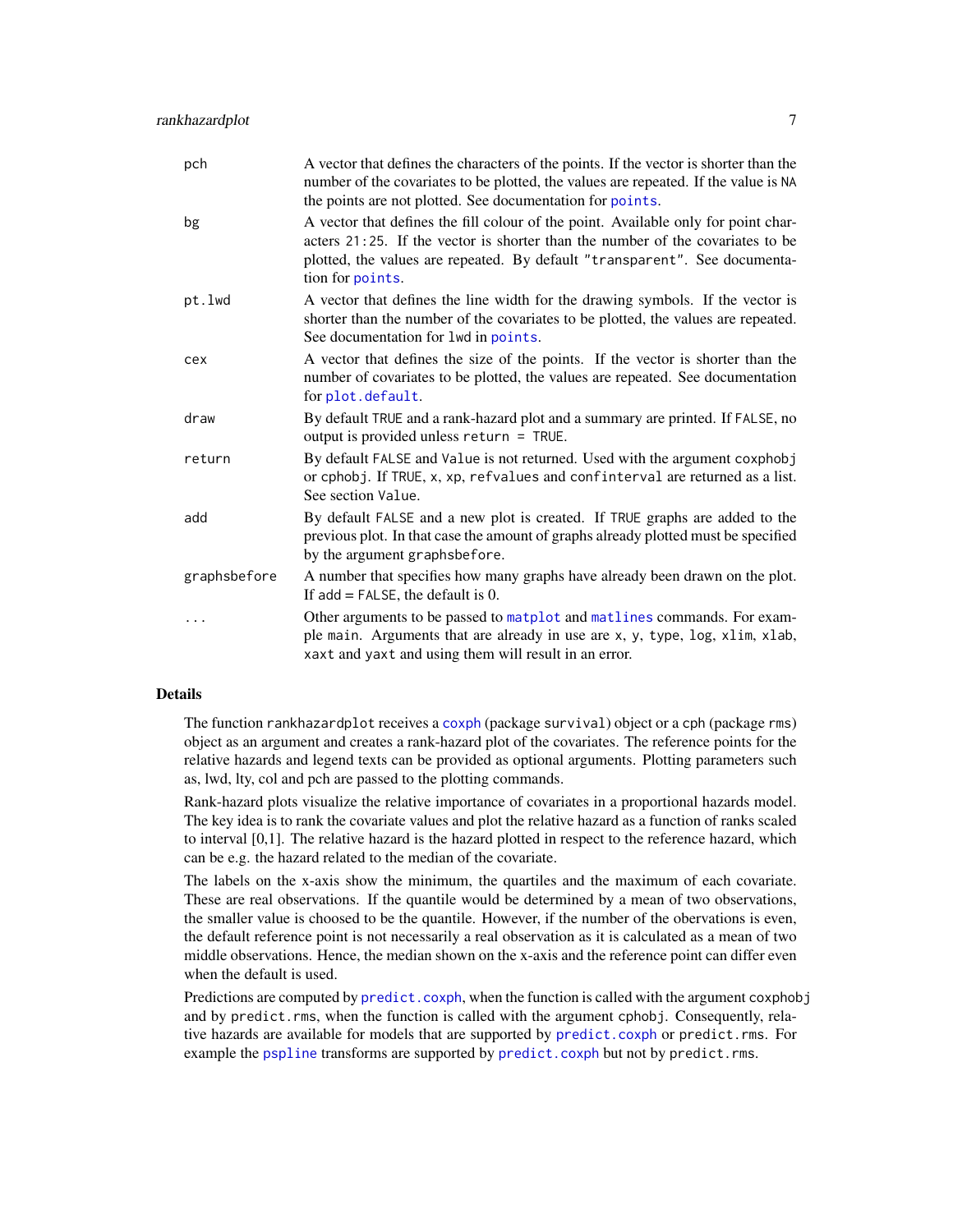The upper and lower confidence limits of the Cox regression coefficients are used to calculate the confidence intervals for the relative hazards. Confidence intervals are only supported for original covariates (same as in the data), simply transformed covariates (e.g. log) and factors.

Rank-hazard plots can be used to visualize time-dependent models. In that case plotting can be made using coefs that are Cox regression coefficients of the time-dependent model. The data matrix x contains the values of covariates at some specific time. It is also possible to make a rankhazard plot by the argument xp. In that case both x and xp must be selected so that they contain information only at some specific time. Third way to make the rank-hazard plot is to use the timedependent model and give the values of the covariates at some specific time as the argument data. If the purpose is to compare relative hazards at different times, it is recommended that the same reference points are used in every plot. For example the medians of every covariate at the first measurement.

## Value

If return = TRUE the function returns a list that contains all the information needed to draw a rank-hazard plot and confidence intervals. The list contains:

| X            | A data frame that contains the covariate data.                                                                                                                                                                                                                                                                                                                                                                                                                                                                                                                                                                                                                                                                                                                                                                                                                                                                                                                                                                                                                                                         |
|--------------|--------------------------------------------------------------------------------------------------------------------------------------------------------------------------------------------------------------------------------------------------------------------------------------------------------------------------------------------------------------------------------------------------------------------------------------------------------------------------------------------------------------------------------------------------------------------------------------------------------------------------------------------------------------------------------------------------------------------------------------------------------------------------------------------------------------------------------------------------------------------------------------------------------------------------------------------------------------------------------------------------------------------------------------------------------------------------------------------------------|
| хp           | A data frame that contains the centered predictions for all covariates in the<br>model. Calculated by predict.coxph or predict.rms.                                                                                                                                                                                                                                                                                                                                                                                                                                                                                                                                                                                                                                                                                                                                                                                                                                                                                                                                                                    |
| refvalues    | A vector that contains the centered predictions that are calculated using the ref-<br>erence point defaults for the covariates that don't have a given reference point.<br>Calculated by predict.coxph or predict.rms.                                                                                                                                                                                                                                                                                                                                                                                                                                                                                                                                                                                                                                                                                                                                                                                                                                                                                 |
| confinterval | A list that contains covariate data as a data frame x, predictions by terms as<br>a data frame xp, reference values as a vector refvalues, a lower confidence<br>interval for the predictions as a data frame low, a lower confidence interval for<br>the reference values as a vector lowrefvalues, an upper confidence interval<br>for the predictions as a data frame upp and an upper confidence interval for<br>the reference values as a vector upprefvalues. In the list there is also the<br>vector select_CI that has indices of the covariates in the model for which the<br>confidence intervals are provided.<br>The covariates for which the confidence intervals are provided are original (same<br>as in the data), simply transformed (e.g. log) and factors. The predictions are<br>calculated as a product of coefs and x. The upper and lower confidence limits<br>of the Cox regression coefficients are used to calculate the confidence intervals<br>for the relative hazards. NB: values aren't centered and for that reason e.g. xp<br>and confinterval \$xp are not the same. |
|              |                                                                                                                                                                                                                                                                                                                                                                                                                                                                                                                                                                                                                                                                                                                                                                                                                                                                                                                                                                                                                                                                                                        |

## Author(s)

Juha Karvanen <juha.karvanen@iki.fi>, Nanni Koski <nanni.koski@gmail.com>

## References

Karvanen J., Harrell F. E., Jr. 2009 Visualizing covariates in proportional hazards model. *Statistics in Medicine*, 28, 1957–1966.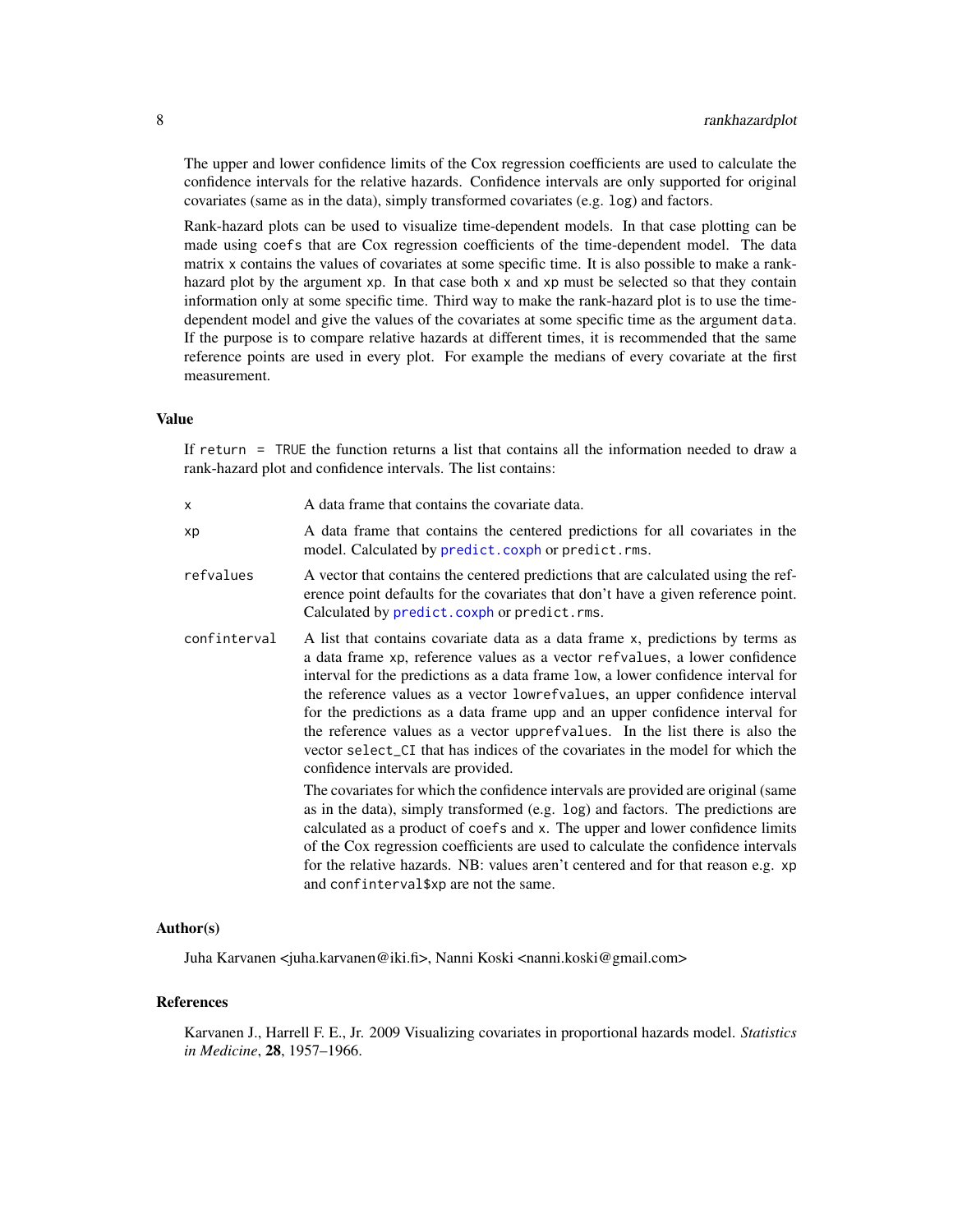## <span id="page-8-0"></span>rankhazardplot 9

## See Also

[coxph](#page-0-1), cph,[predict.coxph](#page-0-1), predict.rms

## Examples

```
library(survival)
library(rms)
data(pbc)
# new status variable
pbc$statusbin <- ifelse(pbc$status==0, 0, NA)
pbc$statusbin <- ifelse(pbc$status==2, 1, pbc$statusbin)
pbc$edema2 <- as.factor(pbc$edema)
### different ways to make a rank-hazard plot ###
coxmodel1 <- coxph(Surv(time, statusbin) ~ age + protime +
                  as.factor(edema), data = pbc, x = TRUE)
par(max = c(4, 5, 4, 2) + 0.1)rankhazardplot(coxmodel1, data = pbc,
              main = "Rank-hazardplot by coxphobj")
dd <- datadist(pbc)
options(datadist = 'dd')
cmodel1 <- cph(Surv(time, statusbin) \sim age + protime + edema2,
              data = pbc, x = TRUE)
rankhazardplot(cmodel1, data = pbc,
              main = "Rank-hazardplot by cphobj")
output1 <- rankhazardplot(coxmodel1, data = pbc, draw = FALSE,
                          return = TRUE)
rankhazardplot(x = output1$x, xp = output1$xp,
               refvalues = output1$refvalues,
              main = "Rank-hazardplot by x and xp")rankhazardplot(x = output1$x[1:2], coefs = coxmodel1$coef[1:2],
              main = "Rank-hazardplot by x and coefs \n with returned data")
rankhazardplot(x = pbc[c("age","protime")], coefs = coxmodel1$coef[1:2],
              main = "Rank-hazardplot by x and coefs \n with original data")
rankhazardplot(x = output1$x, xp = output1$xp, refvalues = output1$refvalues,
              main = "Rank-hazardplot by x and xp")
rankhazardplot(x = output1$x[1:2], coefs = coxmodel1$coef[1:2],
               main = "Rank-hazardplot by x and coefs \n with returned data")
rankhazardplot(x = pbc[c("age","protime")], coefs = coxmodel1$coef[1:2],
              main = "Rank-hazardplot by x and coefs \n with original data")
### changing legend ###
rankhazardplot(coxmodel1, data = pbc,
              main = "Rank-hazardplot by coxphobj",
```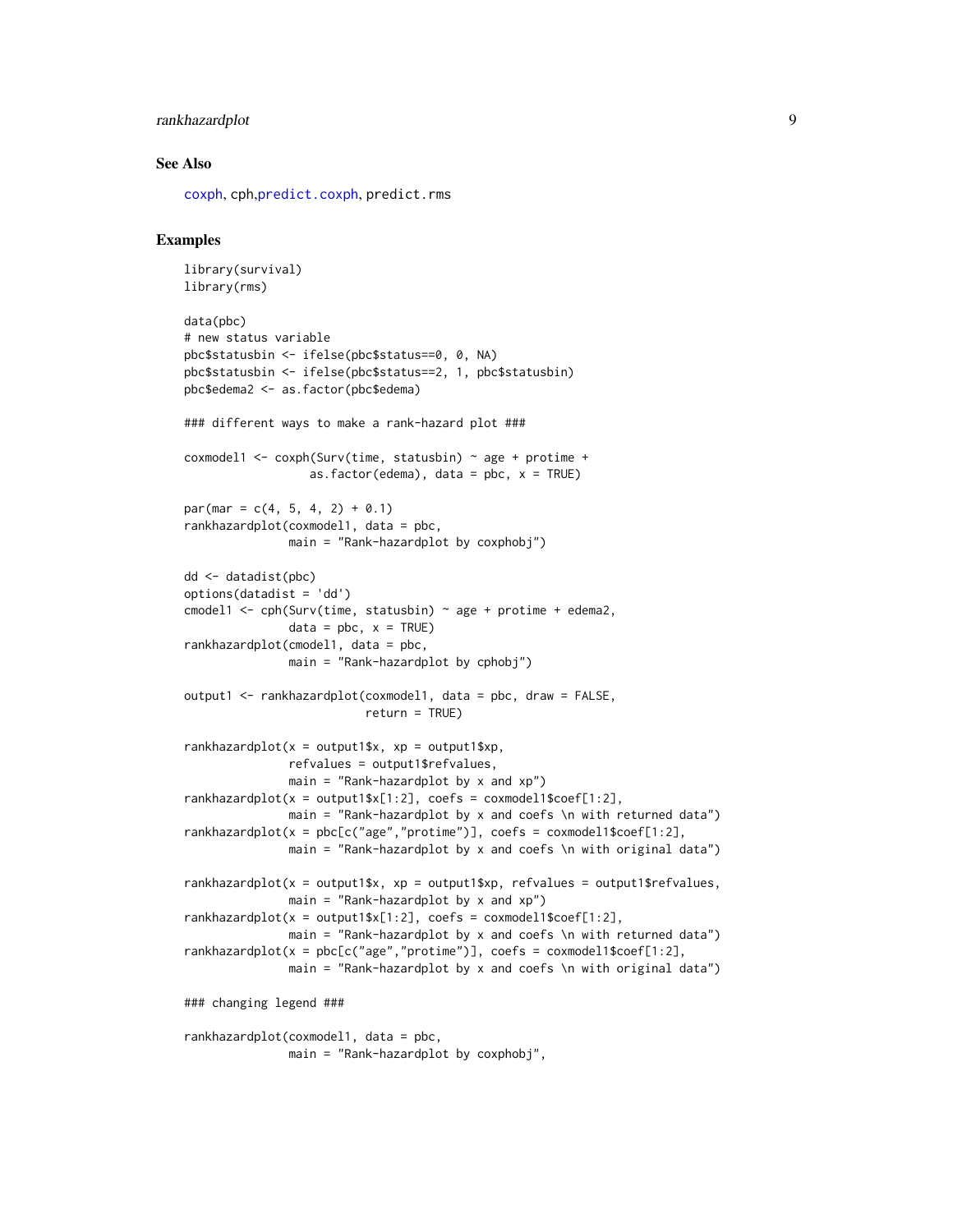```
legendtext = c("age", "protime", "edema"),
               legendlocation = "topleft")
rankhazardplot(coxmodel1, data = pbc,
              main = "Rank-hazardplot by coxphobj",
               legendtext = c("age", "protime", "edema"),
               legendlocation = "topleft",
               args.length = list(cex = 0.8, bty = "o"))### selecting covariates ###
coxmodel2 <- coxph(Surv(time, statusbin) ~ age + protime +
                     as.factor(edema) + bili + albumin + copper +
                     ast + as.factor(stage), data = pbc, x = TRUE)
par(max = c(9, 5, 4, 2) + 0.1)rankhazardplot(coxmodel2, data = pbc, args.legend= list(cex = 0.5),
              main = "Too much information?")
par(max = c(4, 5, 4, 2) + 0.1)rankhazardplot(coxmodel2, data = pbc, select = c(1, 5, 4),
              main = "How to select covariates")
### highlighting the reference hazard ###
par(mfrow = c(1, 2))rankhazardplot(coxmodel2, select = c(1, 5, 4), data = pbc,
              refline = TRUE, plottype = "hazard",
              lty.refline = 3, main = "Reference line at 1")
rankhazardplot(coxmodel2, select = c(1, 5, 4), data = pbc,
              refline = TRUE, plottype = "loghazard",
              col.refline = "darkblue",
              main = "Reference line at 0")
### using graphical parameters ###
# Compare the two following plots
rankhazardplot(coxmodel2, select = c(1, 3, 4, 5), data = pbc,
               main = "By default")
par(max = c(5, 5, 4, 2) + 0.1)rankhazardplot(coxmodel2, select = c(1, 3, 4, 5), data = pbc,
              ylim = c(0.4, 10), ylab = "Relative hazard",
              yvalues = c(0.4, 1, 2, 4, 6, 10),
              yticks = c(seq(0.4, 1, by = 0.1), 2:10),col = c("darkgreen","navyblue","maroon3",1),
               pch = 18:21, lwd = 2, lty = c(1, 1, 2, 2),
               cex = 0.9, bg = "yellow", pt.lwd = 2,main = "Graphical arguments in use",
               axistext = c("age", "stage", "bilirubin", "albumin"),
               args.length = list(cex = 0.8,legend = c("age", "factor(stage)", "bilirubin", "albumin")))
```
### comparing covariates from different models ###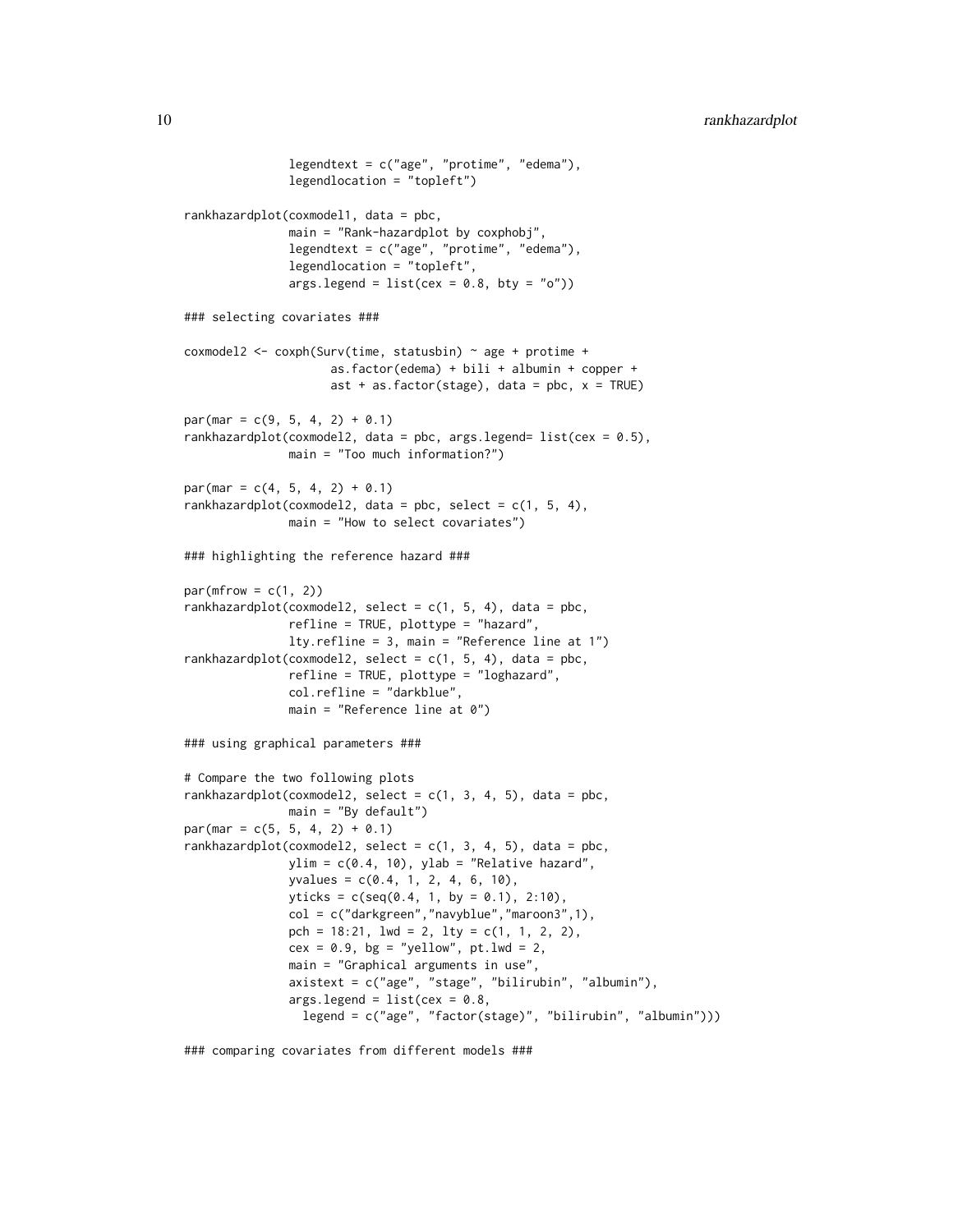```
# transforms #
# same model as coxmodel2, only bilirubin is transformed by logarithm
logmodel \leq coxph(Surv(time, statusbin) \sim age + protime +
                    as.factor(edema) + log(bili) + albumin +
                    copper + ast + as.factor(stage), data = pbc, x = TRUE)
# same model as coxmodel2, only a pspline is fitted to bilirubin
coxspline \leq coxph(Surv(time, statusbin) \sim age + protime +
                     as.factor(edema) + pspline(bili) + albumin +
                     copper + ast + as.factor(stage), data = pbc, x = TRUE)
par(max = c(3, 5, 4, 2) + 0.1, mfrom = c(1, 1))rankhazardplot(coxmodel2, data = pbc, select = 4,
               legendtext = c( "bili","log(bili)", "pspline(bili)"),
               args.length = list(col = 1:3, pch = 0:2),ylim = c(0.336, 10.7), cex.main = 0.8,
               main = "Transforming has a great impact on
               interpreting the effect of the bilirubin")
# For next graph we want the same data that has been used
# in fitting the model. We also want log-transformed values on the x-axis.
outputlog <- rankhazardplot(logmodel, data = pbc,
                            return = TRUE, draw = FALSE)
rankhazardplot(xp = outputlog$xp["log(bili)"], select = 4,
               x = \log(\text{outputlog}s \times [\text{"bili"}]), add = TRUE,
               refvalues = outputlog$ref["log(bili)"],
               graphsbefore = 1, axistext = "log(bili)"rankhazardplot(coxspline, data = pbc, select = 4, add = TRUE,
               graphsbefore = 2)
# comparing models that differ by one covariate #
# same model as coxmodel2, only age is left out
# how does it affect relative hazards for stage?
coxmodel3 <- coxph(Surv(time, statusbin) ~ protime +
                     as.factor(edema) + log(bili) + albumin +
                     copper + ast + as.factor(stage), data = pbc,
                   x = TRUEpar(max = c(2, 5, 4, 2) + 0.1)rankhazardplot(coxmodel2, data = pbc, select = 8,
               args.legend = list(x = "bottomright", col = 1:2,legend = c("age in the model","age not in the model"),
                pch = 0:2, cex = 0.7),
               axistext = "stage", cex.main = 0.8,
               main = "Comparing the relative risk of 'stage' between
               similar models that differ by covariate 'age'")
rankhazardplot(coxmodel3, data = pbc, select = 7, add = TRUE,
               graphsbefore = 1)
### changing reference points ###
# factors with non-numerical levels #
covmodel4 \leq covph(Surv(time, statusbin) \approx age + sex,
```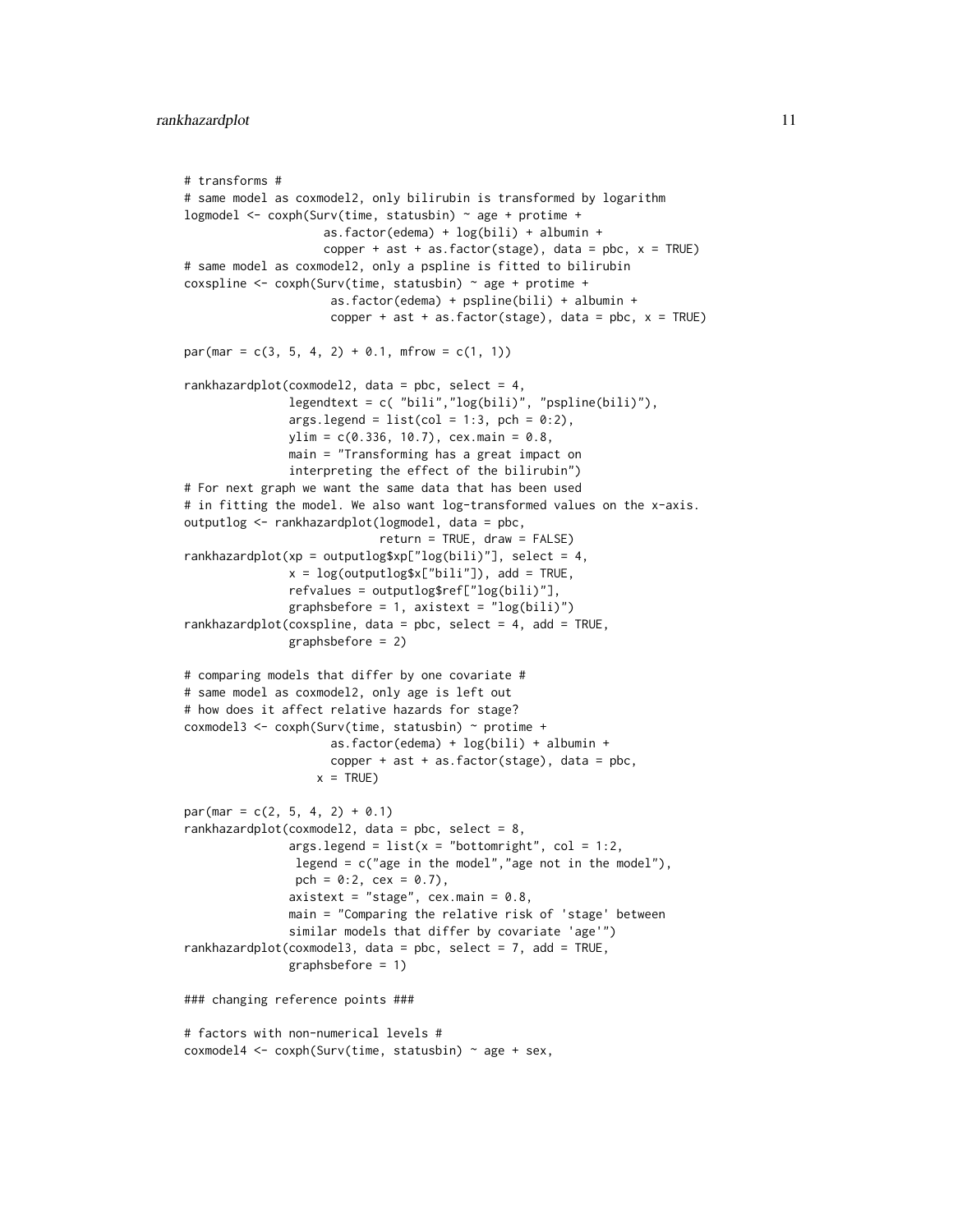```
data = pbc, x = TRUE)
par(mfrow = c(1, 2))rankhazardplot(coxmodel4, data = pbc,
              main = "Reference points by default",
               refline = TRUE, ylim = c(0.4, 3.8)rankhazardplot(coxmodel4, refpoints = c(40, "f"), data = pbc,
              main = "Different reference points",
              refline = TRUE, ylim = c(0.4, 3.8)# with select argument and changing only part of reference points #
par(mfrow = c(1, 1))rankhazardplot(coxmodel2, data = pbc, select = c(7, 1),
               refpoints = c(100, NA), ylim = c(0.5, 4.3),refline = TRUE,
              main = "Reference point for age by default")
# using coefs argument #
coefs <- c(coxmodel2$coef["bili"],logmodel$coef["log(bili)"])
xlog <- data.frame(outputlog$x["bili"], log(outputlog$x["bili"]))
par(max = c(3, 5, 4, 2) + 0.1)rankhazardplot(x = x \log, coefs = coefs, refpoints = c(1.2, \log(1.2)),
               legendtext = c("bili", "log(bili)"),
               main = c("Reference point is 1.2, the maximum",
                        "\n value for 'normal' total bilirubin"))
# using add argument #
# this way the values on x-axis are always bili, not log(bili)
par(max = c(2, 5, 4, 2) + 0.1)rankhazardplot(coxmodel2, data = pbc, select = 4, refpoints = 1.2,
              ylim = c(0.375, 9.64),
               args.length = list(col = 1:2, pch = 0:1),legendtext = c("bili", "log(bili)"))
rankhazardplot(logmodel, data = pbc, select = 4, refpoints = 1.2,
               add = TRUE, graphsbefore = 1)
# using xp argument #
output1_new_ref <- rankhazardplot(coxmodel1, data = pbc,
                                  refpoints = c(40, 10, 0),
                                  draw = FALSE, return = TRUE)
rankhazardplot(x = output1_new_ref$x, xp = output1_new_ref$xp,
               refvalues = output1_new_ref$refvalues,
              main = "How to change the reference \n points when using xp")
### confidence intervals ###
par(max = c(2, 5, 4, 2) + 0.1)rankhazardplot(confinterval = output1$conf,
              main = c("By argument confinterval,",
                        "\n 95 per cent confidence intervals"))
rankhazardplot(coxmodel1, data = pbc, draw.confint = TRUE,
               select = 1, col.CI = "red", lwd = 2, lwd.CI = 1,
               main = "By argument confint and \n using graphical arguments")
```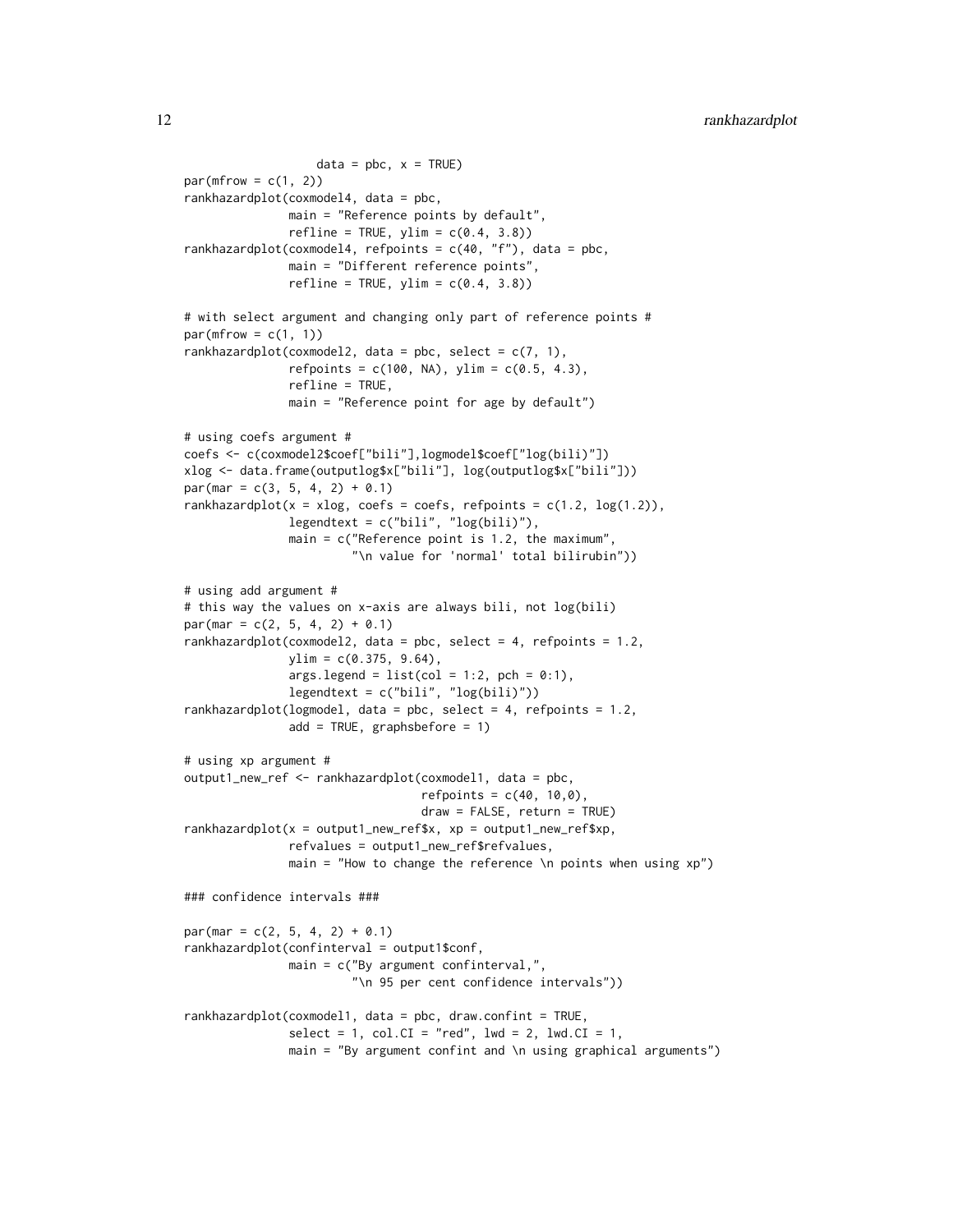```
rankhazardplot(coxmodel1, data = pbc, draw.confint = TRUE,
              select = 1, refpoints = 40,
              main = "By argument confint and \ln changing reference point")
rankhazardplot(coxmodel2, data = pbc, draw.confint = TRUE,
               select = 5, col.CI = 2, lty.CI = 3, cex = 0.7,main = "99 per cent confidence intervals",
              CI\_level = 0.99rankhazardplot(coxmodel2, data = pbc, draw.confint = TRUE,
               select = 5, col.CI = 2, lty.CI = 3, cex = 0.7,main = "95 per cent confidence intervals",
              ylim = c(0.208, 10.1)### data in start-stop format ###
data(cgd)
timemodel <- coxph(Surv(tstart, tstop, status) ~ treat + height +
                     steroids, data = cgd, x = TRUE)
# steroids and height are in the model only to make
# the example plot more interesting
rankhazardplot(timemodel, data = cgd[cgd$enum == 1,],
              main = "Covariate values at study entry")
```